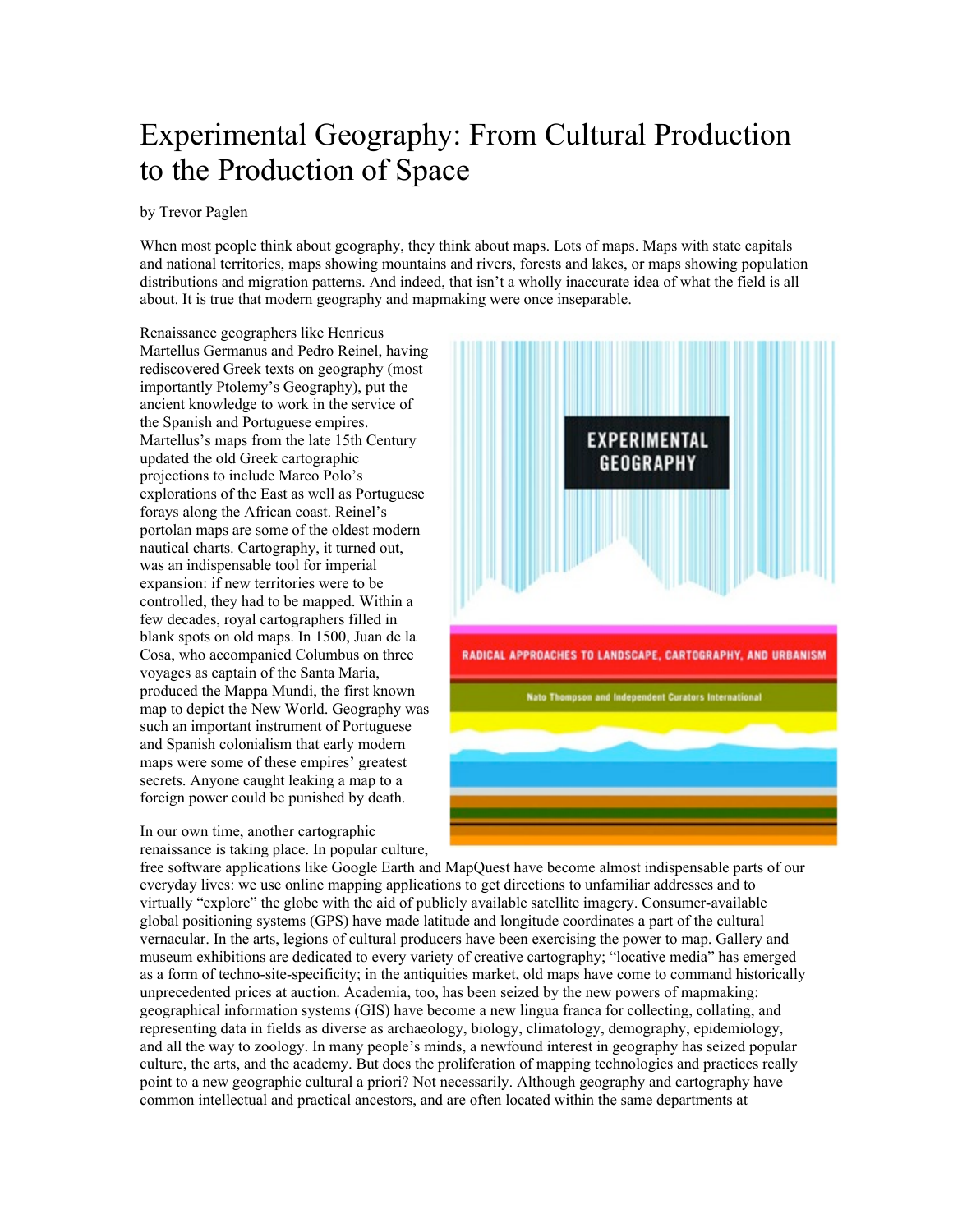universities, they can suggest very different ways of seeing and understanding the world.

Contemporary geography has little more than a cursory relationship to all varieties of cartography. In fact, most critical geographers have a healthy skepticism for the "God's-Eye" vantage points implicit in much cartographic practice. As useful as maps can be, they can only provide very rough guides to what constitutes a particular space.

Geography is a curiously and powerfully transdisciplinary discipline. In any given geography department, one is likely to find people studying everything from the pre-Holocene atmospheric chemistry of northern Greenland to the effects of sovereign wealth funds on Hong Kong real estate markets, and from methyl chloride emissions in coastal salt marshes to the racial politics of nineteenth-century California labor movements. In the postwar United States, university officials routinely equated the discipline's lack of systematic methodological and discursive norms with a lack of seriousness and rigor, a perception that led to numerous departments being closed for lack of institutional support. The end of geography at Harvard was typical of what happened to the field: university officials shut down its geography department in 1948, as CUNY geographer Neil Smith tells it, after being flummoxed by their "inability to extract a clear definition of the subject, to grasp the substance of geography, or to determine its boundaries with other disciplines." The academic brass "saw the field as hopelessly amorphous." But this "hopeless amorphousness" is, in fact, the discipline's greatest strength.

No matter how diverse and transdisciplinary the field of geography may seem, and indeed is, a couple of axioms nevertheless unify the vast majority of contemporary geographers' work. These axioms hold as true for the "hard science" in university laboratories as for human geographers studying the unpredictable workings of culture and society. Geography's major theoretical underpinnings come from two related ideas: materialism and the production of space.

In the philosophical tradition, materialism is the simple idea that the world is made out of "stuff," and that moreover, the world is only made out of "stuff." All phenomena, then, from atmospheric dynamics to Jackson Pollock paintings, arise out of the interactions of material in the world. In the western tradition, philosophical materialism goes back to ancient Greek philosophers like Democritus, Anaxagoras, and Epicurus, whose conceptions of reality differed sharply from Plato's metaphysics. Later philosophers like Thomas Hobbes, David Hume, Ludwig Feuerbach, and Karl Marx would develop materialist philosophies in contradistinction to Cartesian dualism and German idealism. Methodologically, materialism suggests an empirical (although not necessarily positivistic) approach to understanding the world. In the contemporary intellectual climate, a materialist approach takes relationality for granted, but an analytic approach that insists on "stuff" can be a powerful way of circumventing or tempering the quasi-solipsistic tendencies found in some strains of vulgar poststructuralism.

Geography's second overarching axiom has to do with what we generally call "the production of space." Although the idea of the "production of space" is usually attributed to the geographer-philosopher Henri Lefebvre, whose 1974 book La Production de l'Espace introduced the term to large numbers of people, the ideas animating Lefebvre's work have a much longer history.Like materialism, the production of space is a relatively easy, even obvious, idea, but it has profoundimplications. In a nutshell, the production of space says that humans create the world around them and that humans are, in turn, created by the world around them. In other words, the human condition is characterized by a feedback loop between human activity and our material surroundings. In this view, space is not a container for human activities to take place within, but is actively "produced" through human activity. The spaces humans produce, in turn, set powerful constraints upon subsequent activity.

To illustrate this idea, we can take the university where I'm presently writing this text. At first blush, the university might seem like little more than a collection of buildings: libraries, laboratories, and classrooms with distinct locations in space. That's what the university looks like on a map or on Google Earth. But this is an exceptionally partial view of the institution. The university is not an inert thing: it doesn't "happen" until students arrive to attend classes, professors lock themselves away to do research, administrative staff pays the bills and registers the students, state legislators appropriate money for campus operations, and maintenance crews keep the institution's physical infrastructure from falling apart. The university,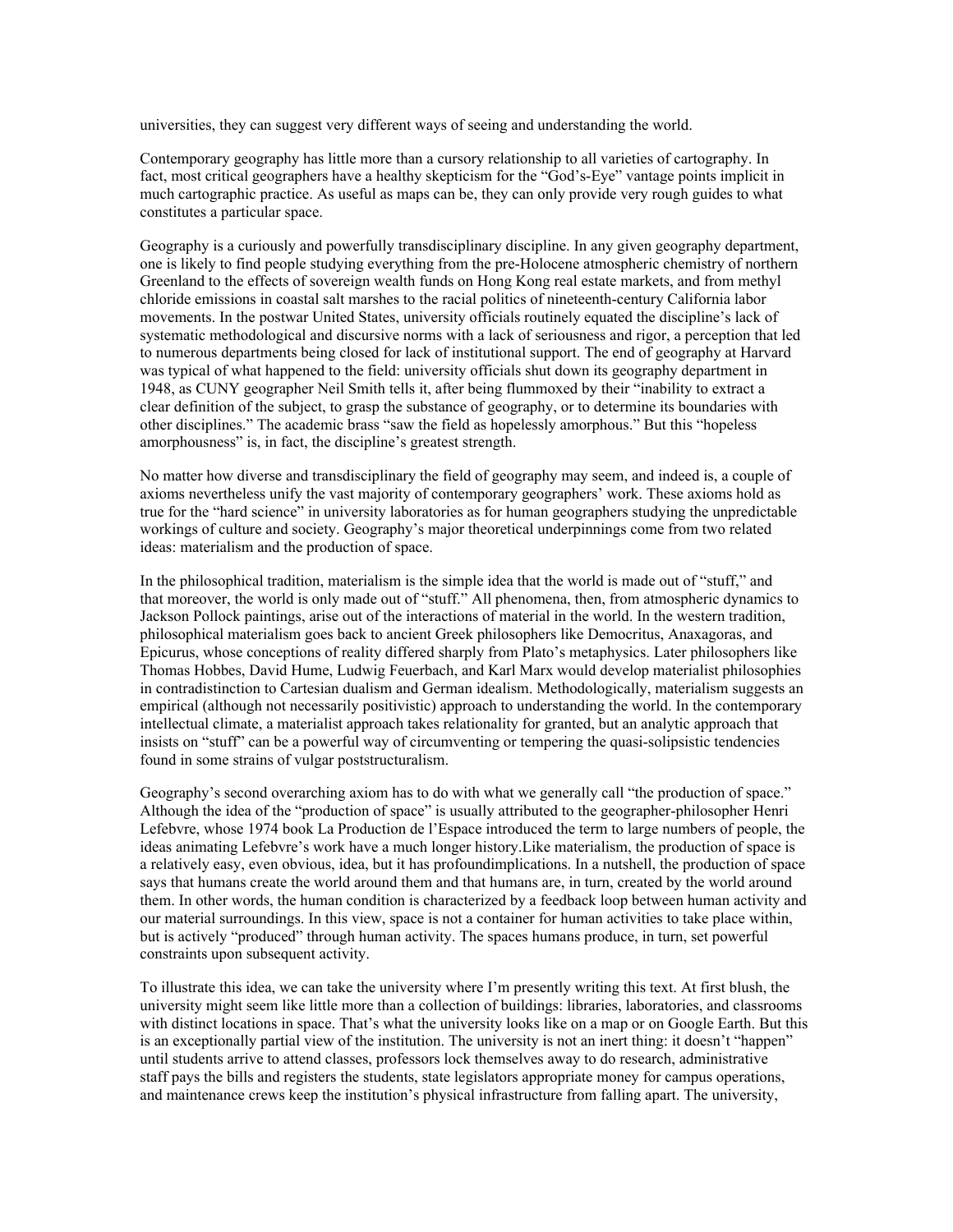then, cannot be separated from the people who go about "producing" the institution day after day. But the university also sculpts human activity: the university's physical and bureaucratic structure creates conditions under which students attend lectures, read books, write papers, participate in discussions, and get grades. Human activity produces the university, but human activities are, in turn, shaped by the university. In these feedback loops, we see production of space at work.

Fine. But what does all of this have to do with art? What does this have to do with "cultural production?"



The Salt Pit (Shomali Plains northeast of Kabul, Afghanistan). Photo by Trevor Paglen.

Contemporary geography's theoretical and methodological axioms don't have to stay within any disciplinary boundaries whatsoever (a source of much confusion at Harvard back in the mid-1940s). One can apply them to just about anything. Just as physical geographers implicitly use the idea of the production of space when they inquire into the relationship between human carbon emissions and receding Antarctic ice shelves, or when human geographers investigate the relationships between tourism on Tanzanian nature preserves, geography's axioms can guide all sorts of practice and inquiry, including art and culture. A geographic approach to art, however, would look quite different than most conventional art history and criticism. The difference in approach would arise from the ways in which various disciplines rely on different underlying conceptions of the world. A geographer looking into art would begin with very different premises than those of an art critic.

To speak very generally, the conceptual framework organizing much art history and criticism is one of "reading culture," where questions and problems of representation (and their consequences) are of primary concern. In the traditional model, the critic's task is to describe, elaborate upon, explain, interpret, evaluate, and critique pre-given cultural works. In a certain sense, the art critic's role is to act as a discerning consumer of culture. There's nothing at all wrong with this, but this model of art criticism must (again, in a broad sense) tacitly assume an ontology of "art" in order to have an intelligible starting point for a reading, critique, or discussion. A good geographer, however, might use her discipline's analytic axioms to approach the problem of "art" in a decidedly different way.

Instead of asking "What is art?" or "Is this art successful?" a good geographer might ask questions along the lines of "How is this space called 'art' produced?" In other words, what are the specific historical, economic, cultural, and discursive conjunctions that come together to form something called "art" and, moreover, to produce a space that we colloquially know as an "art world"? The geographic question is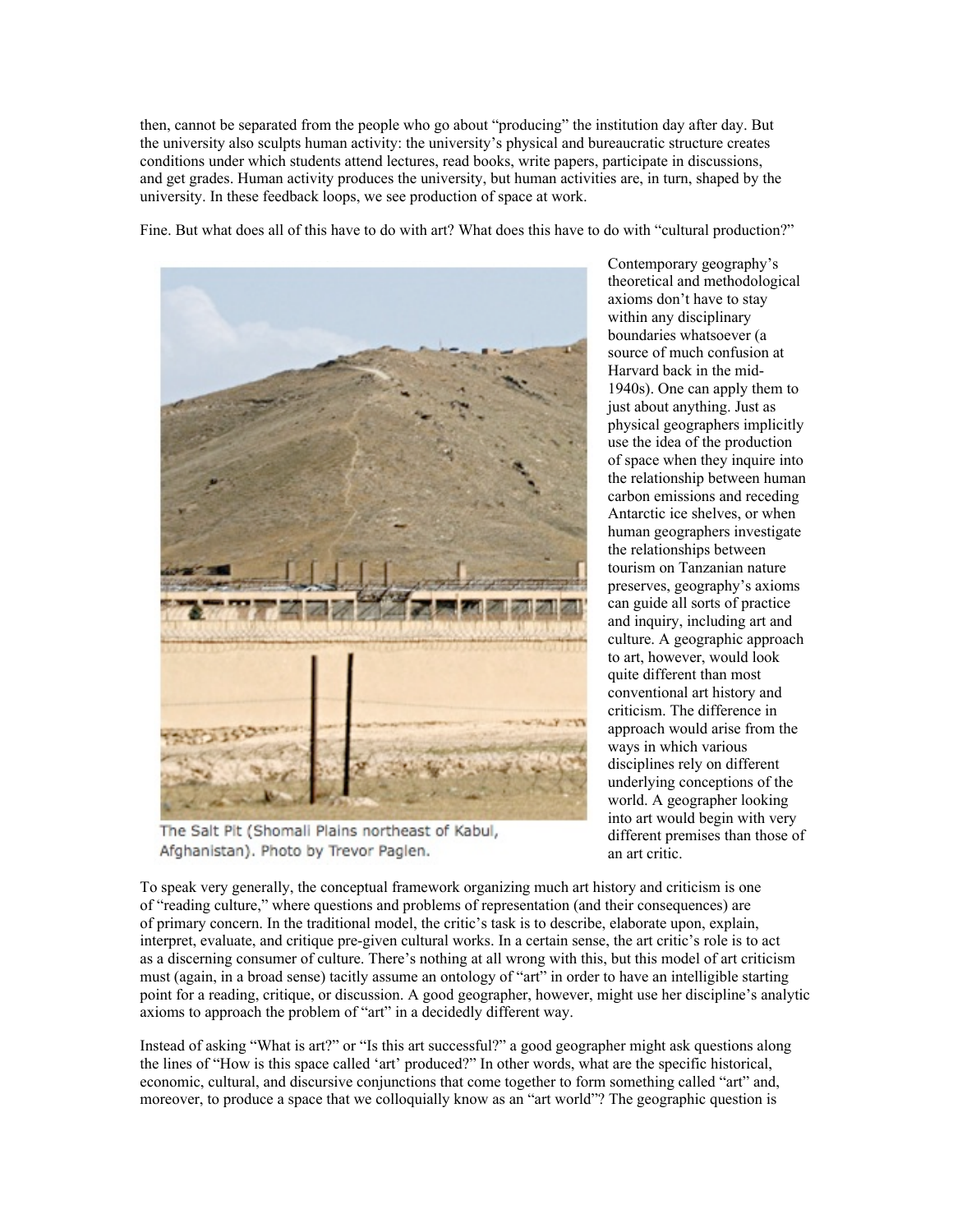not "What is art?" but "How is art?" From a critical geographic perspective, the notion of a free-standing work of art would be seen as the fetishistic effect of a production process. Instead of approaching art from the vantage point of a consumer, a critical geographer might reframe the question of art in terms of spatial practice.

We can take this line of thinking even further. Instead of using geographic axioms to come up with an alternative "interpretive" approach to art (as I suggested in the previous paragraph), we can use them in a normative sense. Whether we're geographers, artists, writers, curators, critics, or anyone else, we can use geographic axioms self-reflexively to inform our own production.

If we accept Marx's argument that a fundamental characteristic of human existence is "the production of material life itself" (that humans produce their own existence in dialectical relation to the rest of the world), and, following Lefebvre (and Marx) that production is a fundamentally spatial practice, then cultural production (like all production) is a spatial practice. When I write an essay such as this, get it published in a book, and put it on a shelf in a bookstore or museum, I'm participating in the production of space. The same is true for producing art: when I produce images and put them in a gallery or museum or sell them to collectors, I'm helping to produce a space some call the "art world." The same holds true for "geography": when I study geography, write about geography, teach geography, go to geography conferences, and take part in a geography department, I'm helping to produce a space called "geography." None of these examples is a metaphor: the "space" of culture isn't just Raymond Williams's "structure of feeling" but, as my friends Ruth Wilson Gilmore and Clayton Rosati underline, an "infrastructure of feeling."

My point is that if one takes the production of space seriously, the concept applies not only to "objects" of study or criticism, but to the ways one's own actions participate in the production of space. Geography, then, is not just a method of inquiry, but necessarily entails the production of a space of inquiry. Geographers might study the production of space, but through that study, they're also producing space. Put simply, geographers don't just study geography, they create geographies.

The same is true for any other field and any other form of practice. Taking this head-on, incorporating it into one's practice, is what I mean by "experimental geography."

Experimental geography means practices that take on the production of space in a self-reflexive way, practices that recognize that cultural production and the production of space cannot be separated from each another, and that cultural and intellectual production is a spatial practice. Moreover, experimental geography means not only seeing the production of space as an ontological condition, but actively experimenting with the production of space as an integral part of one's own practice. If human activities are inextricably spatial, then new forms of freedom and democracy can only emerge in dialectical relation to the production of new spaces. I deliberately use one of modernism's keywords, "experimental," for two reasons. First is to acknowledge and affirm the modernist notion that things can be better, that humans are capable of improving their own conditions, to keep cynicism and defeatism at arm's length. Moreover, experimentation means production without guarantees, and producing new forms of space certainly comes without guarantees. Space is not deterministic, and the production of new spaces isn't easy.

In thinking about what experimental geography entails, especially in relation to cultural production, it's helpful to hearken back to Walter Benjamin, who prefigured these ideas in a 1934 essay entitled "The Author as Producer."

While he worked in exile from the Nazis in Paris during much of the 1930s, Benjamin's thoughts repeatedly turned to the question of cultural production. For Benjamin, cultural production's status as an intrinsically political endeavor was self-evident. The intellectual task he set for himself was to theorize how cultural production might be part of an overall anti-Fascist project. In his musings on the transformative possibilities of culture, Benjamin identified a key political moment in cultural works happening in the production process.